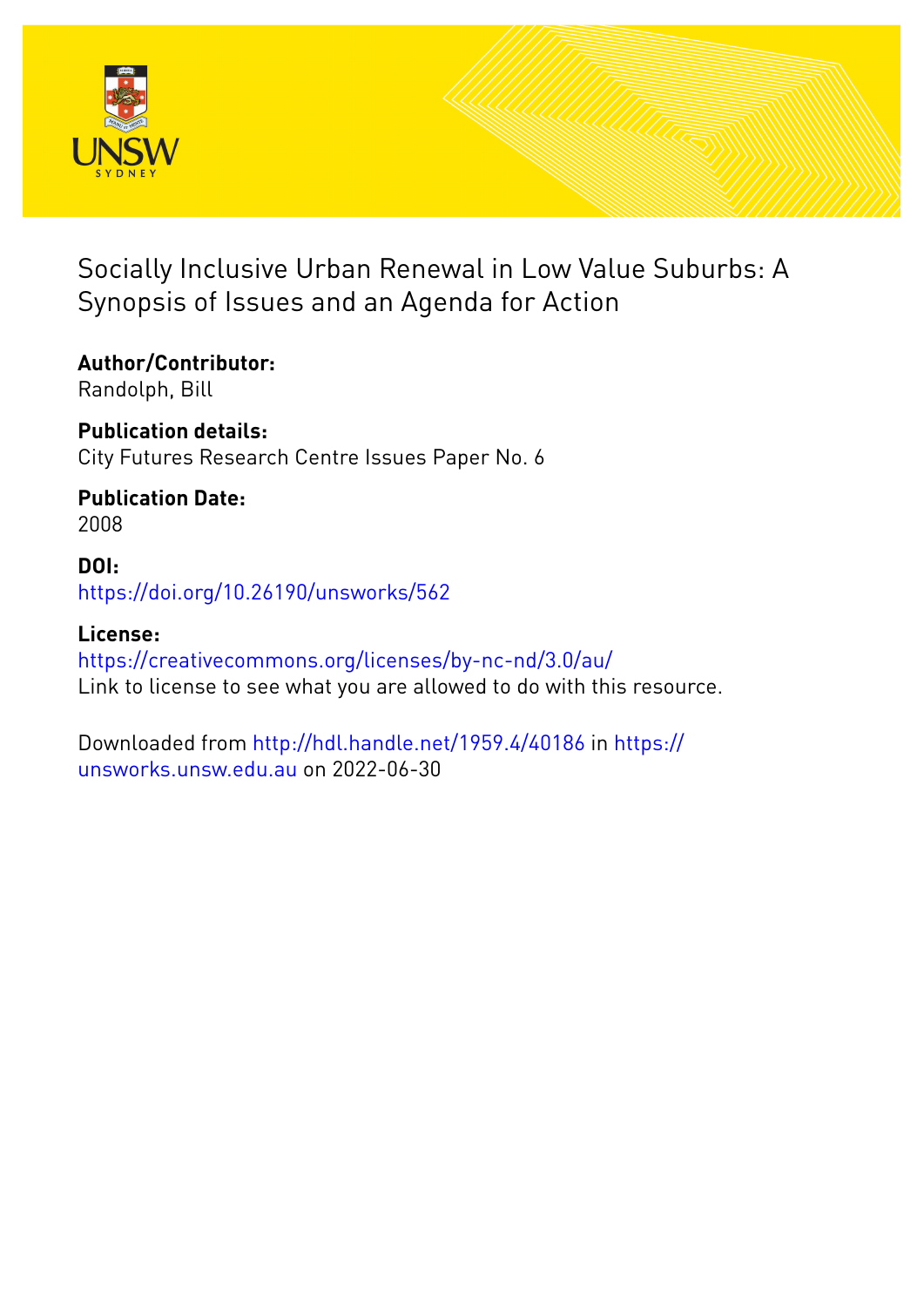

# **Socially Inclusive Urban Renewal in Low Value Suburbs: A Synopsis of Issues and an Agenda for Action**

Prof Bill Randolph

July 2008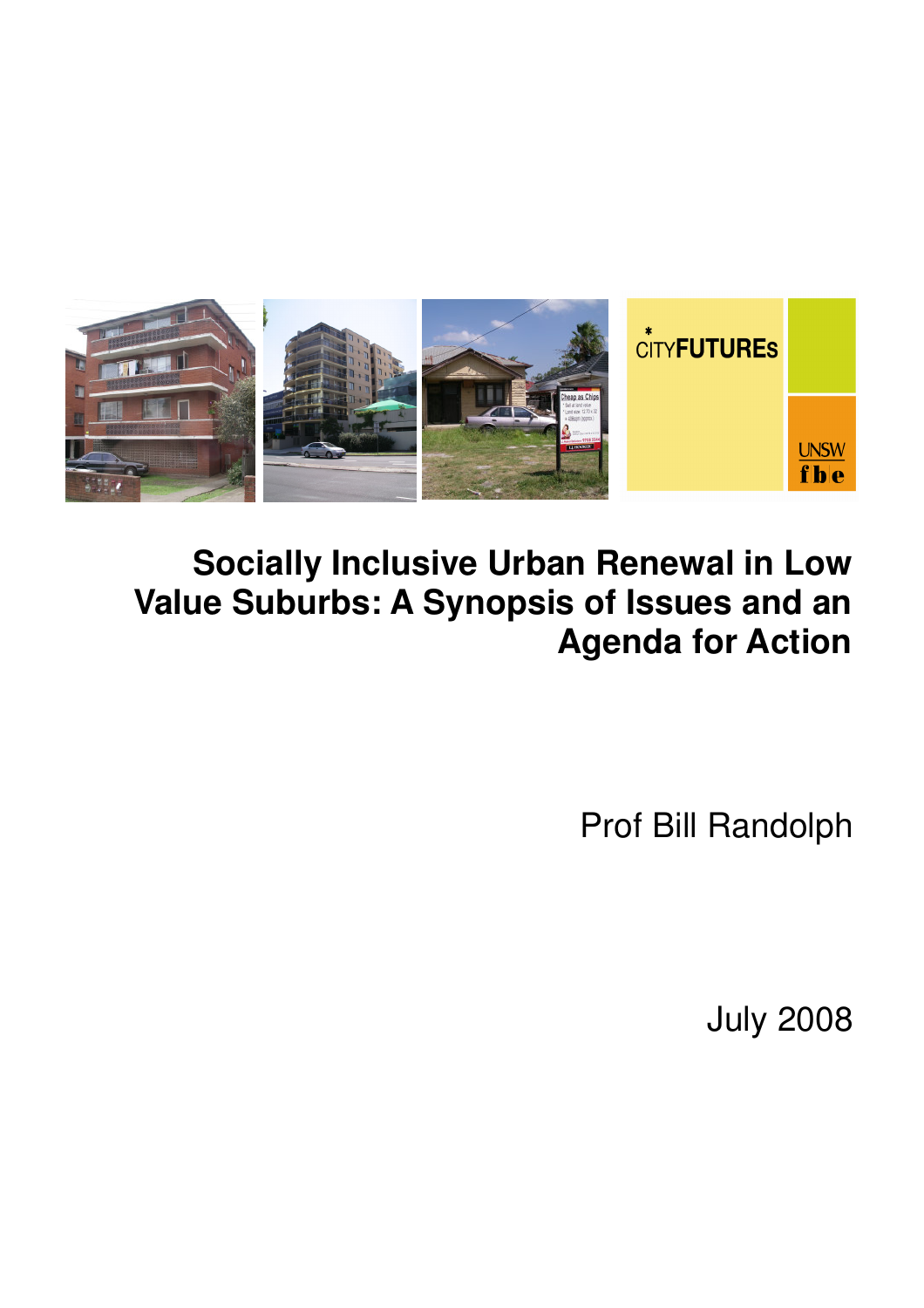## **Socially Inclusive Urban Renewal in Low Value Suburbs: A Synopsis of Issues and an Agenda for Action**

City Futures Research Centre Issues Paper No. 6 July 2008

City Future Research Centre Faculty of the Built Environment University of New South Wales Sydney NSW 2052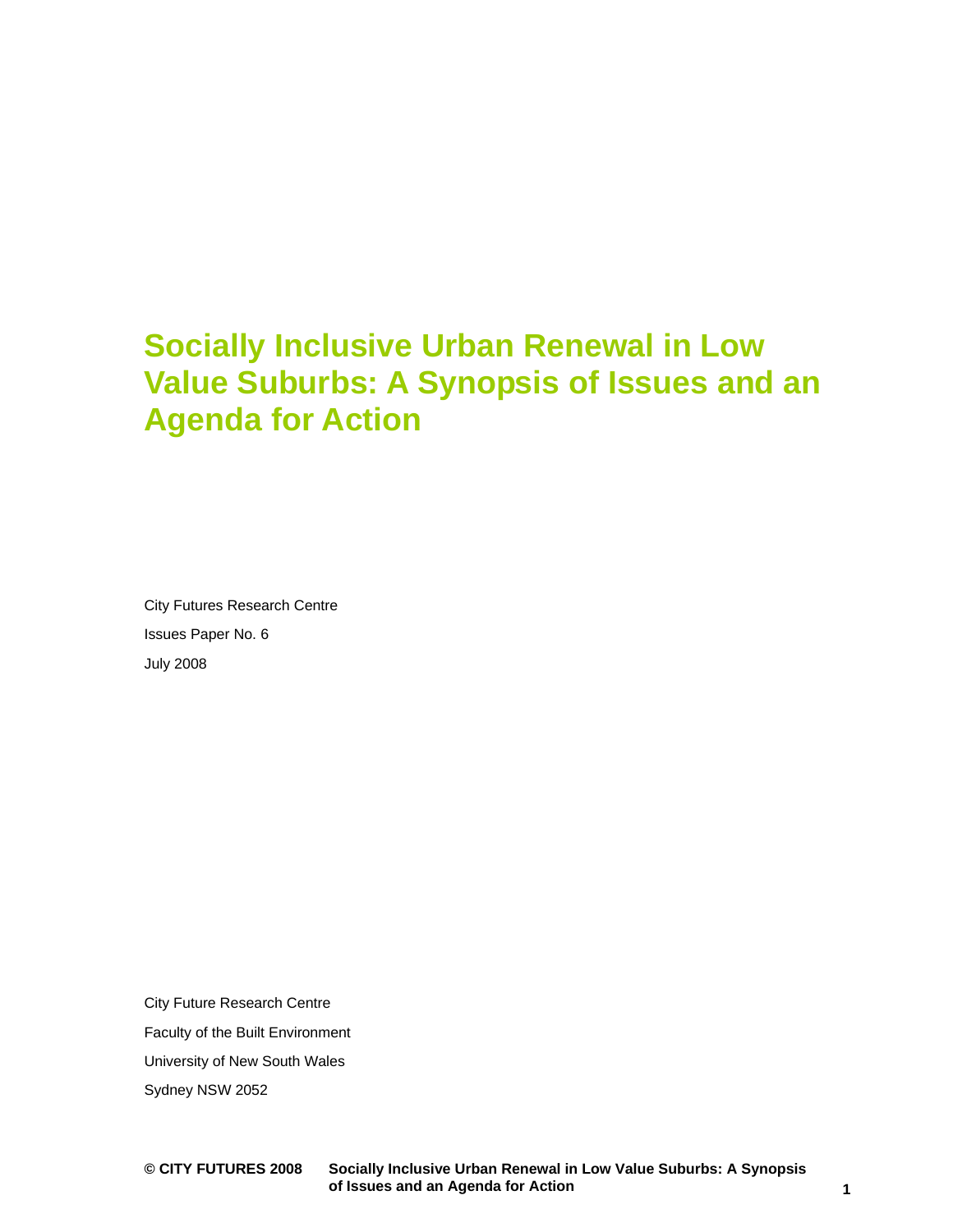#### **CITY FUTURES RESEARCH CENTRE**

City Futures is a University Research Centre dedicated to developing a better understanding of our cities, their people, the policies that manage their growth the issues they face, and the impacts they make on our environment and economy.

Based in the Faculty of the Built Environment, City Futures is interdisciplinary in outlook and activity. It draws on the skills and knowledge of those within the Faculty whose knowledge encompasses the physical and spatial aspects of urban living, as well as those in other Faculties in the University whose interests coincide with our focus on the city.

The core activity for City Futures is research. It offers a place where scholars can pursue research on aspects of urban development and change. But it also focuses outwards, engaging with the wider audience beyond the University. Wherever possible, City Futures works in partnership with the community, government and business to contribute to growing the evidence base on the issues that impacts on urban region sand how we can better manage their dynamic progress.

City Futures will also strongly focus on the training of the next generation of urban research scholars through an active postgraduate research program. We are committed to expanding the skills and capacity of young urban researchers and to communicating the value of good research to those involved in making policies that impact on the city.

Together with colleagues in other institutions who share our focus and passion, City Futures is committed to research and training that will contribute to better urban outcomes for Australia and beyond.

#### **THE AUTHOR**

Professor Bill Randolph is the Director of the City Futures Research Centre, Faculty of the Built Environment, University of NSW, Sydney 2052, Australia. Email: b.randolph@unsw.edu.au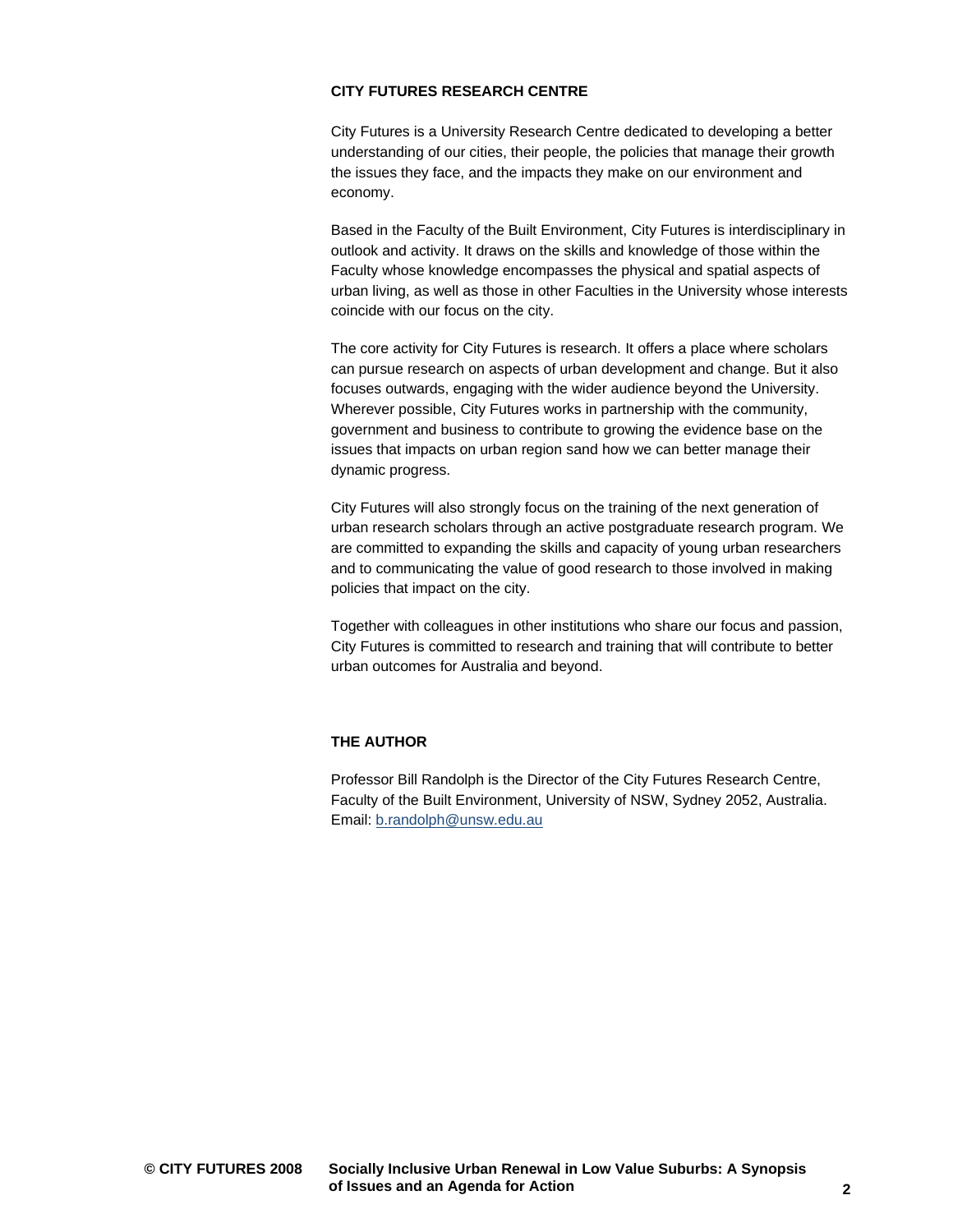## **Contents**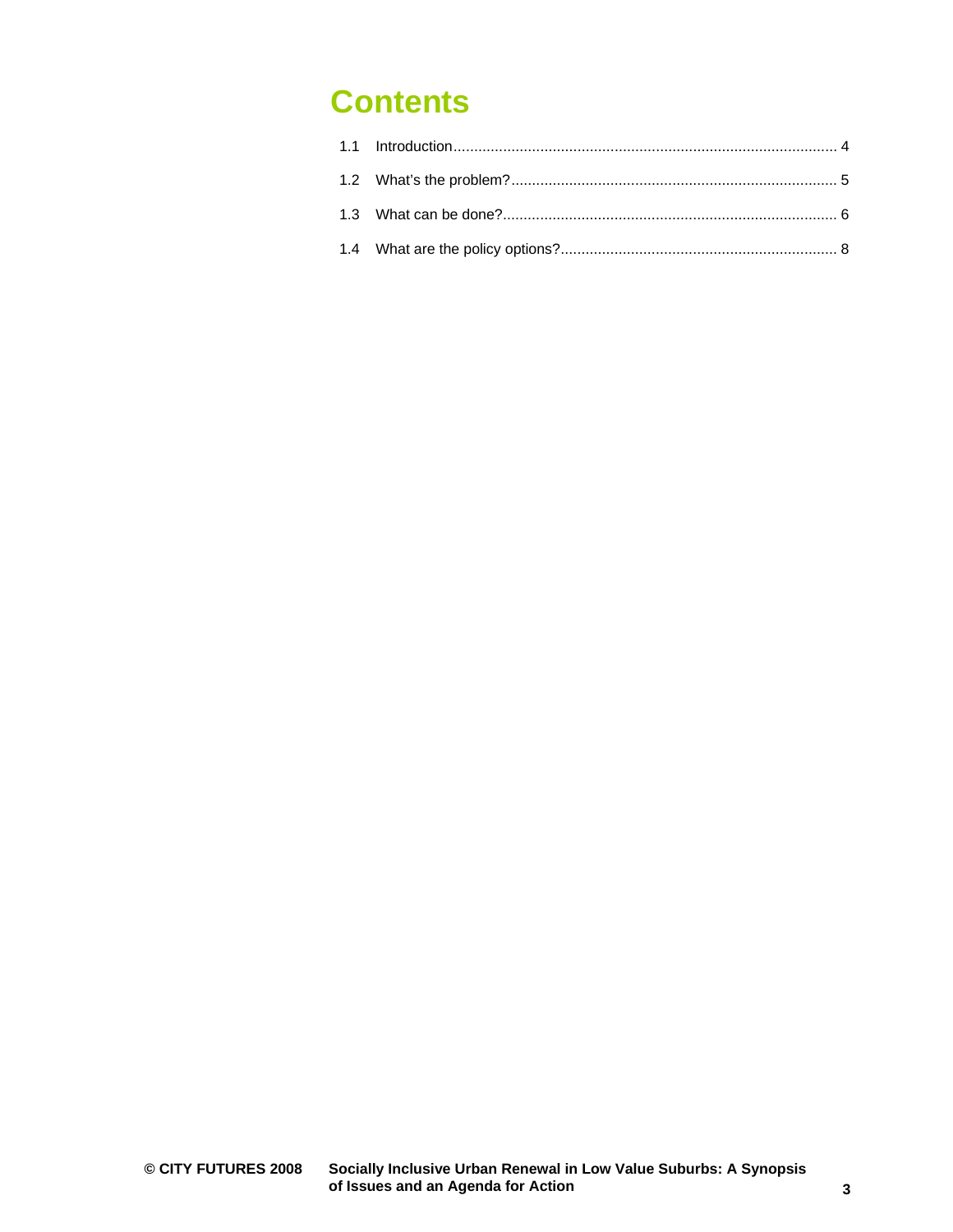*"Without significant public intervention and investment to share risk and pump prime market activity in order to reduce the renewal gap, urban renewal will fail to get off the ground I the lower value suburbs of our cities, and certainly not in a* 

## **Socially Inclusive Urban Renewal in Low Value Suburbs: A Synopsis of Issues and an Agenda for Action**

### **1.1 Introduction**

It's good that the penny has now dropped with all those concerned with driving the Sydney Metro Strategy forward that urban renewal, in all its guises, is the main game in town for the foreseeable future. Forget the Growth Centres – that will be child's play compared to the challenge of meeting dwelling targets in urban renewal areas.

The proposals in the Sydney Metro Strategy for 420,000 new higher density brownfield dwellings represent the most significant planned re-structuring Sydney will have faced in 100 years. Its impact will be long lasting and substantial – and the solution to Sydney's environmental sustainability will largely lie with the urban renewal of our older areas. This number does not include the numbers of existing homes that will need to be demolished to make way for this targeted new output. The actual target will be in excess of half a million new homes in existing areas.

But having made some heroic statements about the numbers needed to meet predicted housing demand for the next 25 years, the lack of any real strategic thinking in Sydney Metro as to how these might be delivered on the ground is beginning to be felt.

While development is problematic across the city at present, the real question is how renewal will happen west of Strathfield – in those lower value middle suburban town centres and suburbs in the Central West of Sydney. This is possibly *the* critical region for the Metro Strategy. Under the Strategy, around 100,000 new higher density homes will need to be delivered in the Central West of Sydney – Auburn, Paramatta, Bankstown, Canterbury, Fairfield, Holroyd. This will be the heart of the new Sydney in many ways, but it is also the region least capable of delivering good quality and inclusive higher density renewal out of all the Metro regions. Why? Because these are the areas of Sydney where some of the most intractable social and economic problems are concentrated. As a result, land and property values are at their Metropolitan lowest. And therein lies the rub.

With the possible exception of Parramatta and Sydney Olympic Park and one or two other locations, property values are currently too low to generate anything but the lowest quality higher density housing. Put simply, the gap in value between required outcomes and current market capacity in these areas is too large. The trick will be to find a mechanism of overcoming that value gap and stimulating good quality and sustainable renewal. *Most importantly, these are areas where public housing is not the dominant tenure: in fact, they are overwhelmingly privately owned*. While this paper is Sydney-centric in its focus,

*socially inclusive way"*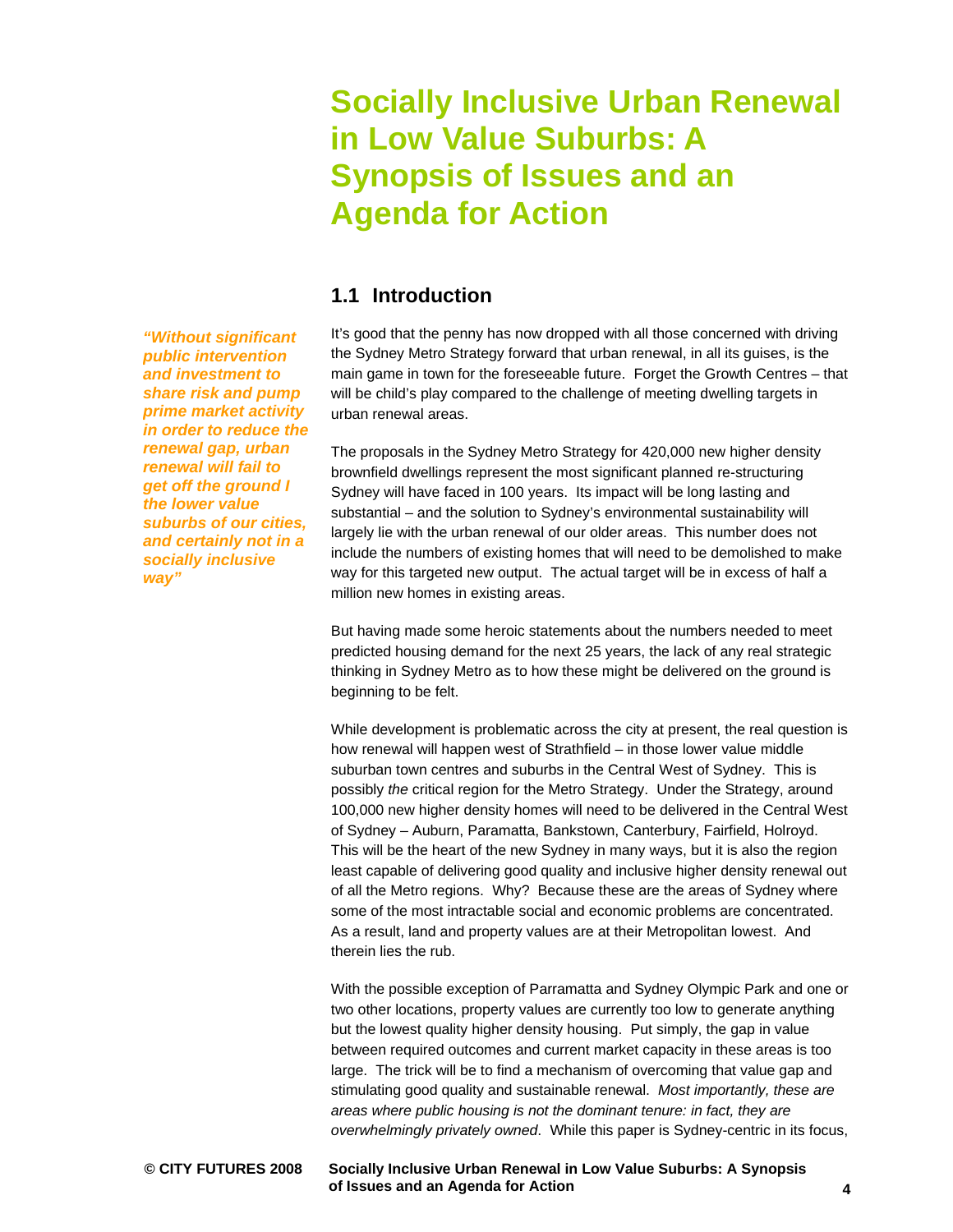these issues are relevant to many other comparable areas of other Australian cities. *This is, therefore, a nationally relevant issue.* 

No one in their right minds wants to get this wrong – certainly not the local communities or local councils who will have to pick up the social costs down the track. And I also suggest neither does the State planning authority, or the development industry.

#### **1.2 What's the problem?**

Let's rehearse some of the problems in these areas.

*First*, and foremost, the people here include some of the poorest in the City. And in relative terms, they are getting poorer – the latest Census confirms that. These middle suburban private housing markets are the places where Sydney's flexible low wage workforce lives. That's the basis of housing demand in the region.

*Second*, the quality of housing is among the poorest in Sydney – a mix of poor quality housing (think fibro) or, in the target town centres scheduled for higher density renewal, the outcome of forty years of knuckleheaded urban consolidation – street after street of 3-4 story gun-barrel walk-ups.

*Third*, 70% of the low value housing stock in these areas is rental and its relatively cheap. But this population has nowhere else to go. While many are on public housing waiting list, there is limited opportunity to house them there (and it's not located in these areas). Remove this rental stock through urban renewal and these households may face real housing problems, or they will have to stay in the area paying higher rents, with the resulting increase in unaffordability problems.

*Fourth*, contrary to the experience in the apartment market elsewhere in Sydney, and in contrast to the basic tenants of the Metro Strategy – that all we need are high density flats for all those childless households that will arrive in the next 20 years – between 40% and 50% of household in these flats have children. Accommodating families in the renewed stock is going to stretch the imagination of most developers.

*Fifthly*, while some of these town centres have good transport linkages, in practice, most of the jobs available to this population are either in local suburbs or dispersed throughout Western Sydney. Some may travel into Sydney for work, but the vast majority do not. There is no guarantee that higher density renewal will ever generate the increased demand for existing public transport infrastructure that is hoped for by the planners. Most will simply crowd onto already overcrowded suburban roads, especially for non-work trips.

Similarly, the basic social infrastructure deficit that this region has suffered for many years still persists. There is therefore an infrastructure deficit to make good even before the new higher density population is accommodated. We start well behind the eight ball as far as infrastructure is concerned. And low values means there is little in the kitty to provide for this.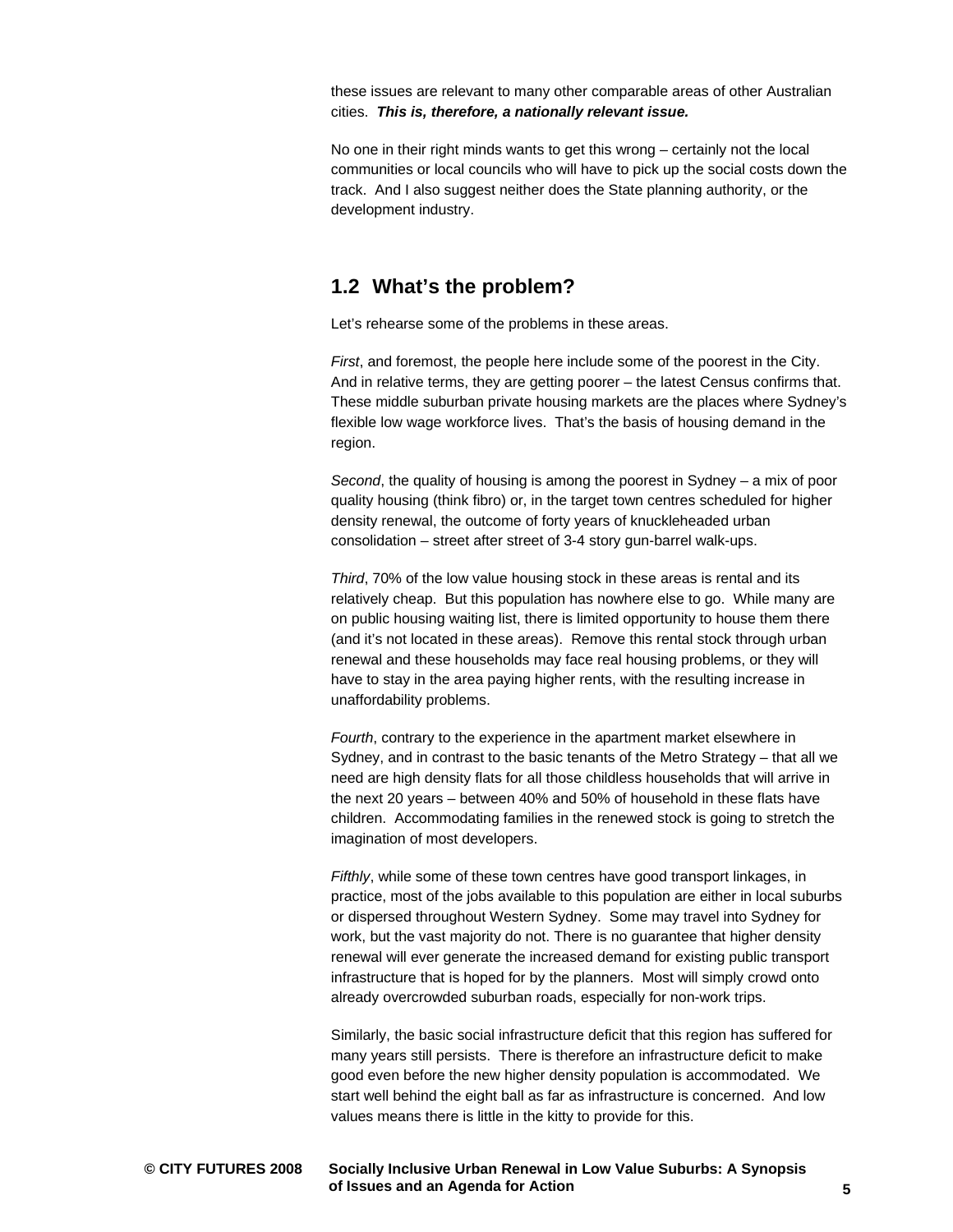*Sixthly*, large scale urban renewal is out of the question in most of these areas. With sub-divisions fixed years ago in the form of traditional suburban lots, sixty years of home ownership means land holding are highly fragmented. Putting sites together that might deliver good quality urban design outcomes is going to be hard, if not impossible, if left to the market. This was the failure of the past urban consolidation policies of blanket higher density zoning – the gun-barrel blocks are a legacy of these short sighted ad hoc approaches of the past. We don't need to, indeed, can't, repeat those problems.

And *finally*, strata titling has virtually robbed us of any effective means for clearing and rebuilding the exiting higher density areas that are slated for most redevelopment. And if we think strata reforms to allow a majority of owners to vote for termination will save the day, then just factor in the 30% of owners who are residents (as opposed to renters) and try to imagine how they will feel being pressured to move out of their homes, however inadequate, by owners corporations run by investors in league with developers. The potential for conflict is such that it will make 'Save our Suburbs' look like a vicar's tea party.

#### **1.3 What can be done?**

The Sydney Metropolitan Strategy is a radical plan. It plans to transform Sydney into a better balanced city with population, jobs and infrastructure more aligned, and to deliver sustainable outcomes well beyond the next generation. .

It therefore demands radical policies to assist in delivering this plan. Most importantly, for our low value middle suburbs, where 100,000 new dwellings will be needed in the next 25 years, the market is unlikely to deliver socially acceptable or sustainable outcomes at prevailing land values and within current planning frameworks without assistance.

I suggest we need an integrated approach that harnesses the market with innovative public interventions so far largely untested in the context of these predominantly private sector areas.

Firstly, we need to develop a much better understanding of the drivers of housing supply and demand in these areas. It is remarkable how little we know about why households come to live in these areas and what they seek in terms of long term housing options, or why investors invest in these poor quality homes, or what might be done to persuade them to invest in better and more affordable housing. Why? We've never asked them.

We therefore need a better knowledge of the processes reshaping these areas. We need to start to ask ourselves the question of what kinds of communities will be generated by renewal in these areas. We need to integrate a strategic understanding of the regional drivers of housing market change into local planning for these areas. All too often, local planning decisions are made within frameworks set by local government boundaries, but are driven by processes operating at a regional level. Local government planners have been slow to look beyond their own limited horizons to understand the process of change driving their local markets.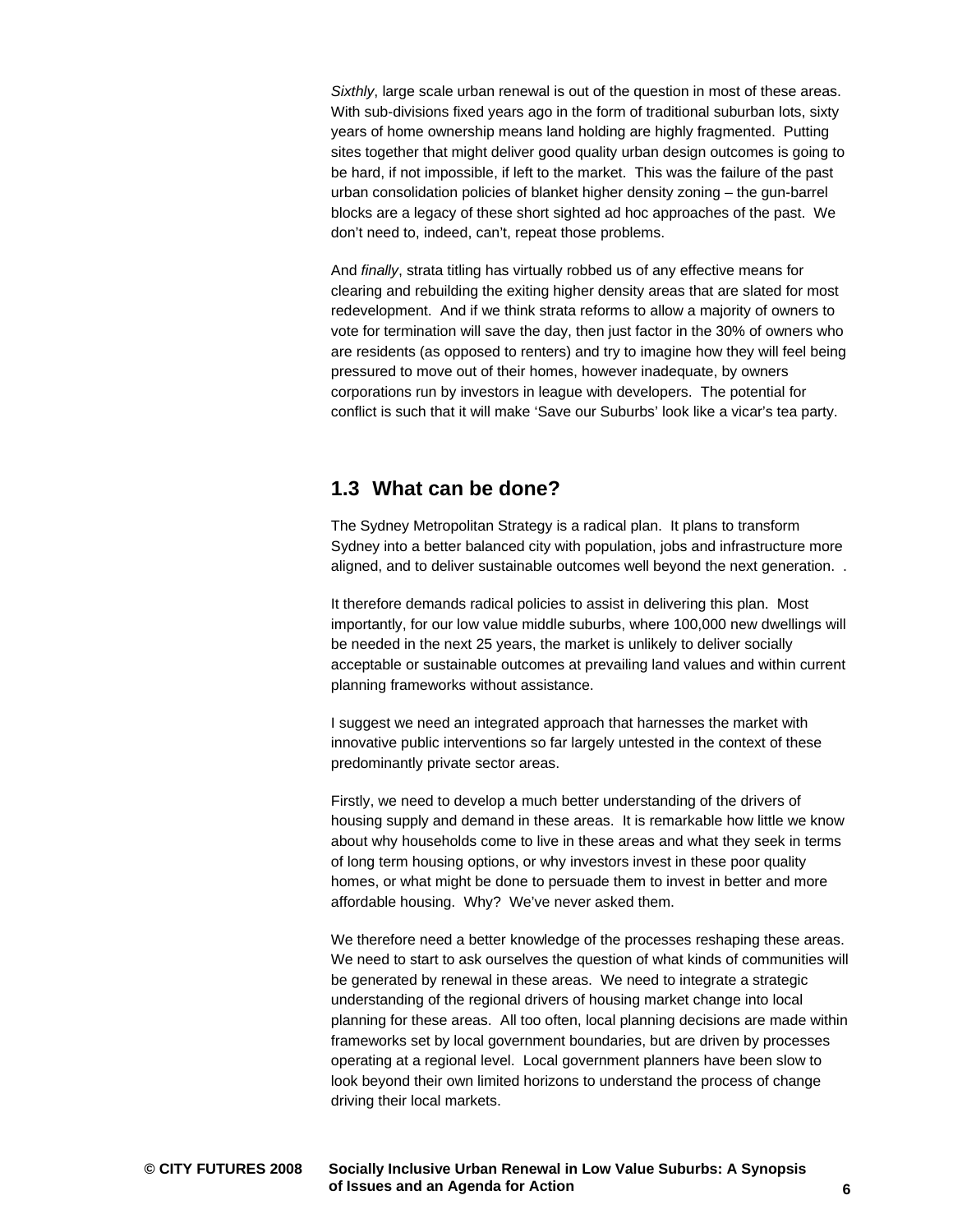But secondly, to become pro-active in planning for a higher density future in the middle suburbs, we also need to address a number of interconnected issues. These include:

• The physical replacement and upgrading of private housing that is reaching the end of its life, without widespread displacement and loss of more affordable housing. Gentrification won't work anyway – there are not enough gentrifiers to go around in Sydney.

• The need for a more effective use of underutilized or redundant space, including densification of existing housing, but also poor quality commercial property.

• The problems caused by uncoordinated and incremental intensification of land uses in low amenity areas with land in multiple and fragmented ownership is the key issue facing many of these older middle suburbs. There is a need to devise mechanisms to address the issue of site assembly to allow more thoughtful and integrated renewal of fragmented residential areas with good urban design outcomes.

• We need to have a longer term mechanism to deal with strata title blocks in multiple ownership that need replacement or upgrading which does not simply rely on abandonment or the creation of a 'mini-slum' before the site can be renewed. This is likely to be a major long term issue for many areas of the middle suburbs of our cities.

• Programs for the improvement of local amenities and public open spaces are needed, such as streetscaping and enveloping schemes, especially in and around secondary retailing areas.

• The lack of incentives to make these areas attractive to upwardly mobile households – to encourage them to stay in the area to retain higher incomes and build a mixed community rather than move away to the fringe.

• The lack of appropriate agencies and the level of resources needed to implement integrated renewal programs in these areas and manage the process as well as hold onto the social assets generated.

• The failure to effectively integrate land use planning and social interventions to tackle the problems of urban disadvantage – concentrations of poverty and high levels of community stress.

• The lack of integrated economic regeneration strategies that can bring in new employment opportunities or link these areas more effectively into job-rich areas across the region.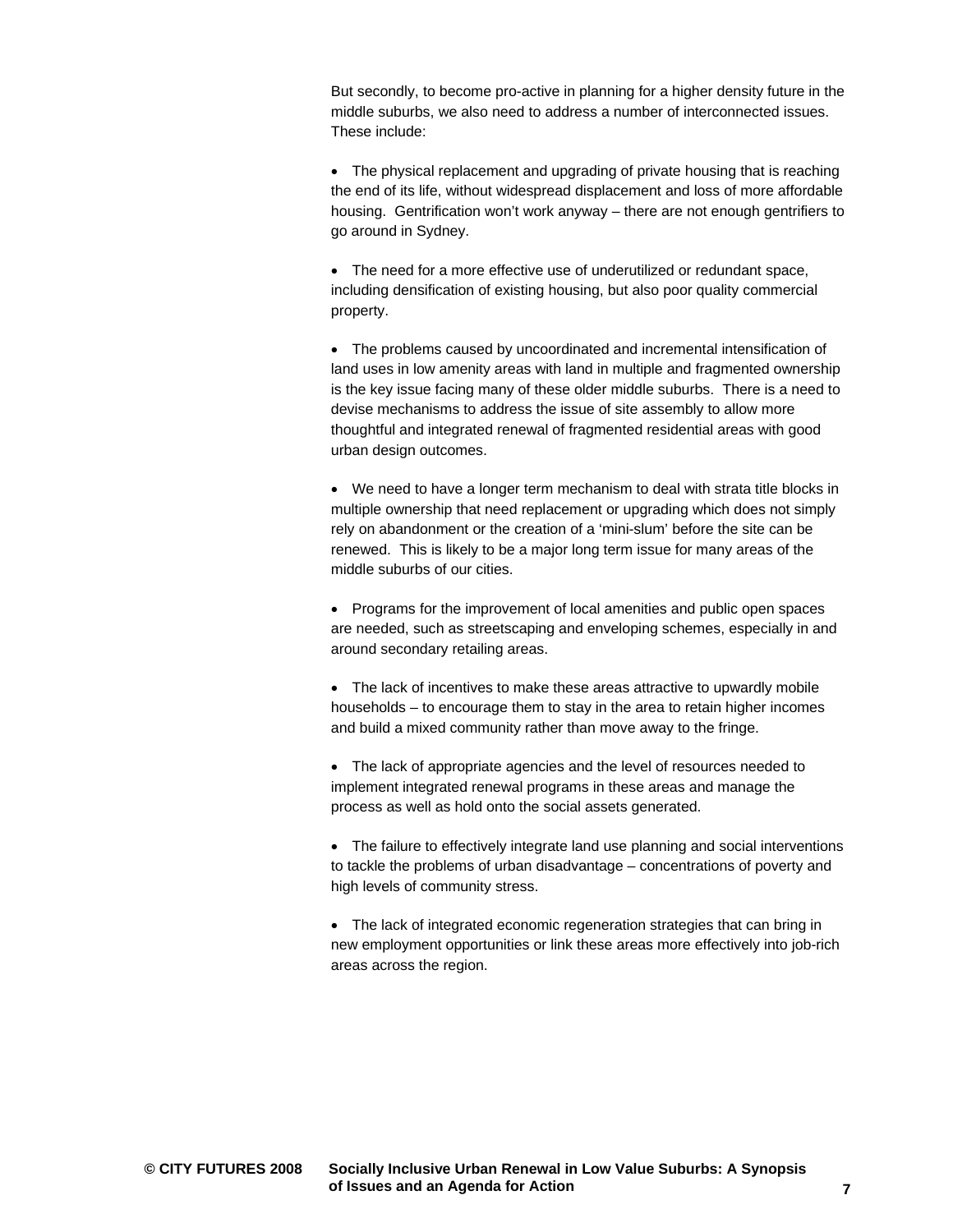### **1.4 What are the policy options?**

What I am proposing is not a hands-off, *laisser faire* "let the market do its thing" approach. Quite the opposite.

The solutions for higher density urban renewal in low value suburbs will require much higher levels of intervention and active planning, working with both the market and the local community to deliver the kinds of outcomes that will result in positive change. Importantly, in order to address these issues and get renewal happening here we need to radically rethink our approach to planning and housing policy. The key issue will be how to stimulate *reinvestment* in lower value areas where ownership is fragmented and incentives for quality and affordable renewal are few.

Renewal in these areas is likely to be high risk, protracted, and will take place over a long time span. If we need private sector participation, how can the risk be shared and investment produce a return without producing poor quality outcomes? And what kind of development partners would be interested in doing the work? What kinds of incentives are required to bridge the '**renewal gap**' – the difference between current and required development returns?

Given that many households leave these areas for new or higher value housing options elsewhere, then there could be a local market for middle income housing which would help bind the community, slow the turnover of population, and improve the housing stock at the same time. It is only by arresting the exodus to the aspirational fringe suburbs that mixed income communities can be retained in these locations.

In order to achieve integrated renewal strategies we would need to link the development of new market priced *and* affordable housing options – through interventions to replace the poor quality housing stock or to assist landlords and home owners to reinvest or improve their properties – with active planning polices that target declining areas to encourage better quality housing and amenity improvements and that offer incentives for this kind of activity.

But who could deliver such a renewal program? Public housing authorities, community housing providers, local councils, the private sector, other agencies – or partnerships between all these actors? And what role should local government play – facilitators or active leaders? How would physical renewal be tied into the delivery of social and economic renewal initiatives? And who would fund it? Is this a purely government matter, or will the private sector, both for development skills and financial investment, play a role? The answer is, of course, a wide range of actors need to be involved.

But we urgently need to develop a range of innovative approaches to address these issues that bring the relevant skills and actors together. At the level of the renewal process itself, we need to reformulate a nexus of housing and planning policy initiatives to underpin a strategic approach. Then we need a range of agencies and consortia who will be tasked to plan, implement, fund, deliver and then manage outcomes long term.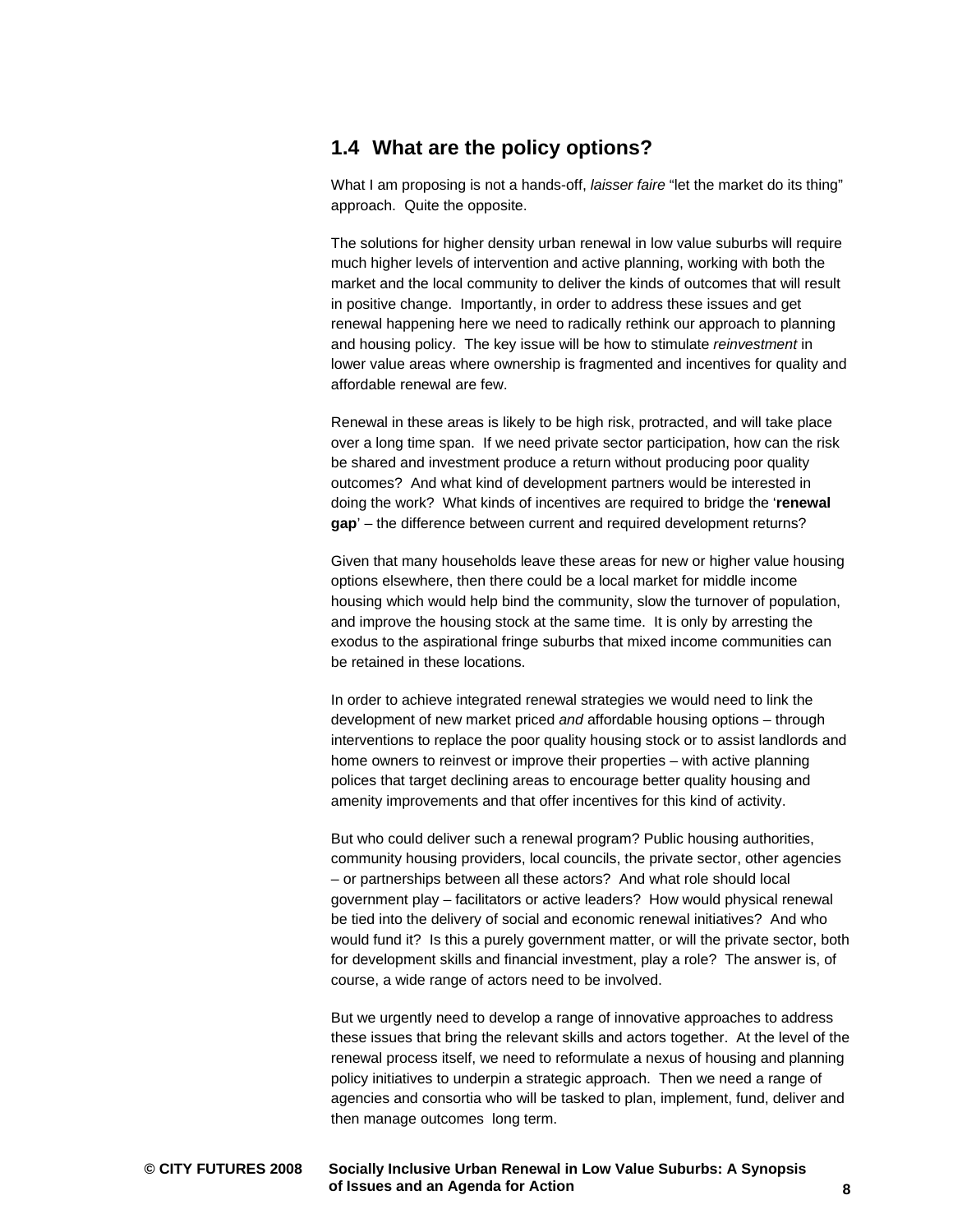I suggest that a range of key components would be needed to effectively launch integrated local solutions for higher density urban renewal in these areas.

*Firstly*, on the planning side, we need to develop integrated **Local Renewal Strategies** as part of the local planning process in areas targeted for renewal. These Strategies would link together both land use and social/economic interventions as part of an overall approach to tackling the integrated "whole of government" issues of poor housing, poor local amenity, poor social outcomes and poor access to jobs and services that characterize these areas. Models for this kind of community based social intervention already exist in several States.

*Secondly*, we need to explore the potential for **Local Renewal Masterplans**. Master planning is deemed appropriate for new suburbs and for the revitalization of older industrial areas and town centers. So why shouldn't councils develop integrated master plans to guide the redevelopment of declining residential areas, backed by appropriate planning tools?

Most importantly, local government needs to be much more proactive in determining the kinds of communities it wants to support and setting out a planning strategy to achieve this in the context of sub-regional plans and the Metro Strategy objectives. It should then invite the public, non-government or private sectors to offer options to achieve these outcomes.

Importantly, innovative planning frameworks will be needed that take us beyond simplistic zoning approaches prevalent in State planning systems. Local renewal strategies will need flexible planning frameworks, working to explore renewal potential of designated areas, able to set overall guidance for lot by lot renewal, working to identify opportunities for rezoning where appropriate. This will involve a level of planning intervention that local authorities have hitherto been unwilling or unable to take on. Again, there are now examples where such a more closely interventionist approach is being undertaken to put together renewal projects in several States.

But to implement these plans we need to go further. *Thirdly*, therefore, we need new forms of local agency to bring resources and actors together to achieve these preferred outcomes. Bureaucratic, top-down, state agencies are not well suited to deliver integrated and flexible local outcomes. Local government may lack the resources at present to take on the task. To fill the gap we should consider developing local non-profit **Urban Renewal Trusts** charged with bringing forward integrated plans for these areas, working across the private, public and non-profit sectors. Not PPPs on the current model, where private financial concerns dominate the structure and focus is on revenue, these would be non-profit, locally constituted and controlled, and arms-length from government, but suitably regulated and publicly accountable. They would act at the local level to deliver outcomes, working with local communities, government and the private sector to implement Renewal Masterplans over the long term. They would need appropriate powers to allow site assembly, and access to funding to build strategic land holdings to facilitate coordinated renewal in line with the local masterplan.

In Sydney, **Landcom** (and comparable agencies in other states) could be refocused to concentrate on the task of site assemble and delivery, with properties managed by local community housing providers in the interim to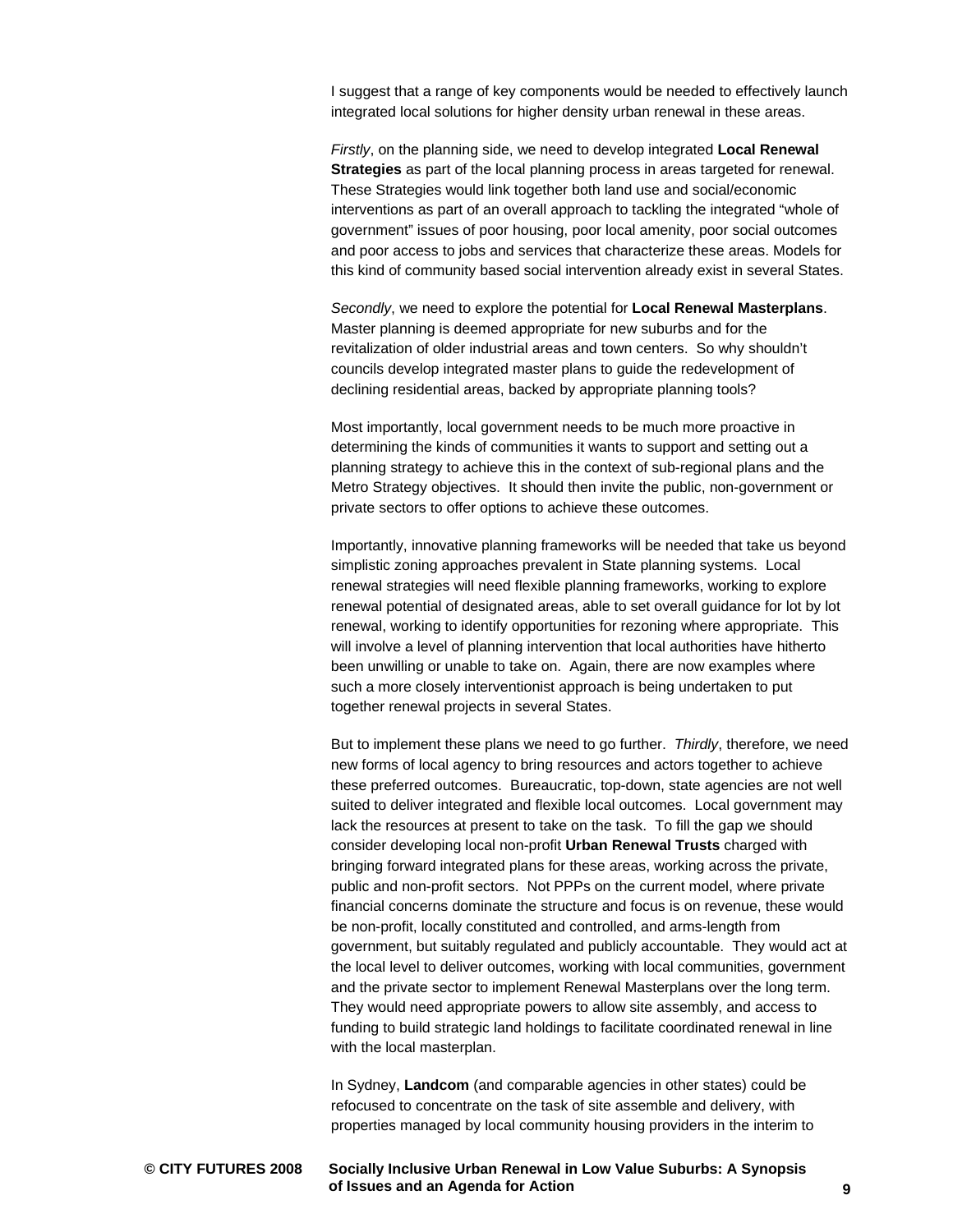provide short term but decent homes for many being displaced in the renewal process. Local council land holdings and other public lands, especially those from the Department of Housing, who have many fragmented property assets throughout these areas, could form a core land resource in each area. Compulsory land and property acquisition will be a pre-requisite for this. Site assembly and buying-out old and decaying strata blocks will need to be undertaken, and managed in an appropriate and sensitive manner. The kind of community consultation and involvement used in the Bonnyrigg estate renewal project provides a lead there. A model of inclusive acquisition could be used that involves current owners with the renewal scheme, giving them options to sell out up-front at fair valuation, or engage with the renewal itself for a fair share in the development uplift. Again, models of this exist in the Australian urban land system and could be drawn on.

But the problem of who would own the land and property long term needs to be addressed. It is not proposed that this land be appropriated, then parceled up and sold on to private developers. Instead, the land assets released for amalgamation and redevelopment should be held in perpetuity by a new form of social land ownership, modeled on the **Community Land Trust** concept, created and charged with stewardship of the land into the future, with appropriate long leasing arrangements to private and other interests to undertake agreed development within the master planned framework, but to ensure that the public interest in the land purchased is retained for future reuse. In this way, the social market would build up substantial assets across our urban areas, a store of asset wealth to leverage on into the future. In this way, we would build up a publically accountable asset base, comparable to what the church sector has done with the free land grants they were given by governments in earlier times.

*Fourthly*, the issue of resources will be critical. What funding arrangements would be needed to leverage both public and private funds into these kinds of areas? And how much public resourcing would we need? There will almost certainly need to be public investment, but the aim would be to work in partnership with private sector interests to bring about change.

Some form of **Local Renewal Investment Fund** will therefore need to be factored in to assist in leveraging other investment and, in effect, sharing the risk with the private and non-government sectors. Targeted at local infrastructure and local amenity upgrades, as well as long term land assembly, this is the critical key to achieving a coordinated approach to Local Renewal Masterplan delivery. The key for this nationally will be the creation of Federally funded scheme, as in other countries, but it would not be impossible to set up such a fund at State level.

How much would be needed? The potential need is, of course, significant and what is clear is that this requirement will not be insubstantial. But it could be seen in terms of a long term "Future Fund", possibly with an ethical investment rationale, for urban renewal purposes. Importantly, two kinds of funding might be needed. First, a short term development fund, used to build land holdings over the period of the renewal process, but recyclable as development takes place either back to government or reinvested into succeeding stages of the development. The second would be long term funds to provide a subsidy structure for both the affordable housing component and to underwrite the land